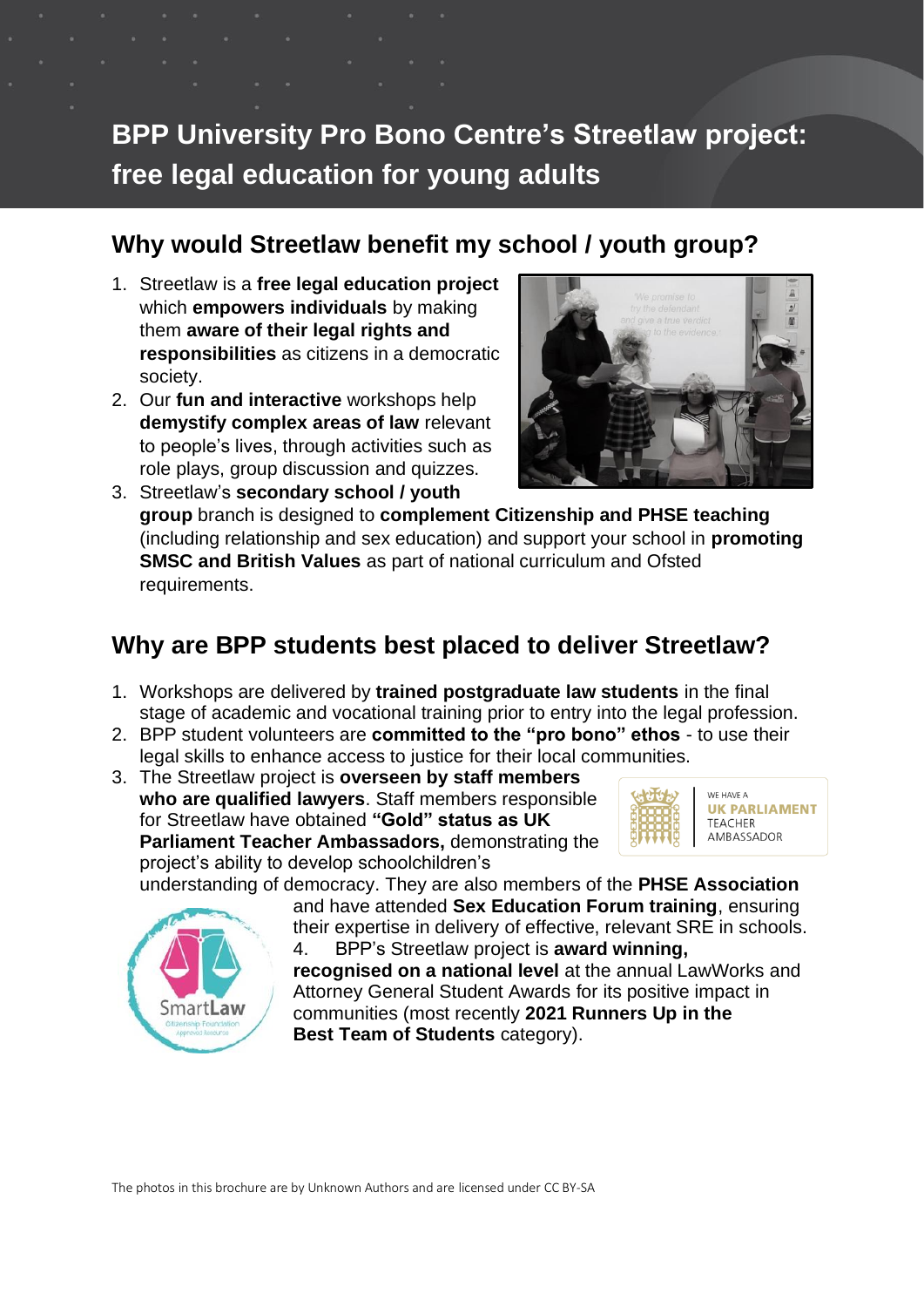#### **How does Streetlaw work?**

- Streetlaw workshops are **available for delivery** by a group of trained student volunteers either:
	- **(i) in person at your venue; or**
	- (ii) **online** with either:

(a) individual access to devices (e.g. computer; smartphone); or (b) group access to a shared device (utilising a venue staff member as facilitator).



- Workshops **usually last 45 – 90 minutes** to fit into your timetable.
- All we require from you is that a **member of your staff is present** during the workshop.
- **Face to face delivery** is only available in locations commutable from city centres where BPP University Law Schools are based: **Birmingham; Bristol; Manchester; Leeds; London (Holborn & Waterloo)**
- Online workshops for all other clients are delivered via **Microsoft Teams** meetings. There is no requirement to download specific software onto your device to participate.
- To facilitate requests (provided clients have access to technology) we may also recommend online provision for locally based clients due to e.g. volume or timing of workshops requested.

## **What Streetlaw workshops are available?**

| Acid Attack (15 min<br>assembly)                                                                                      | Employment rights                                             | Human Trafficking                                                    | Sexting and Revenge<br>Porn*                                                                           |
|-----------------------------------------------------------------------------------------------------------------------|---------------------------------------------------------------|----------------------------------------------------------------------|--------------------------------------------------------------------------------------------------------|
| <b>Attempted Murder Mock</b><br>Trial (2hr recorded<br>drama to watch in own<br>time $+1-2$ hr<br>workshop) [KS4 & 5] | Evolving law: past<br>and future<br>employment law<br>changes | Initiations/Hazing<br><b>Practices in Clubs</b>                      | Social Media Use and its<br>impact on your<br>employment                                               |
| Crossing the line - when<br>sport becomes a crime                                                                     | <b>Female Genital</b><br>Mutilation                           | Knife Crime                                                          | Start Your Own Campaign<br>(full day)* [KS3]                                                           |
| <b>Consumer Law</b>                                                                                                   | <b>Forced Marriage</b>                                        | Murder most horrid!                                                  | Stop and Search                                                                                        |
| Discrimination / Equality<br>Act 2010                                                                                 | Guns and Gun<br>Culture                                       | Protest                                                              | Supreme Court [KS4 & 5]                                                                                |
| Drugs                                                                                                                 | Human Rights                                                  | Secondary<br><b>Liability and Gangs</b><br>(aka Joint<br>Enterprise) | Your online behaviour and<br>the law (criminal and civil<br>offences re: social<br>media/internet use) |
|                                                                                                                       |                                                               | Sexual consent*                                                      | <b>War Crimes</b>                                                                                      |

A synopsis of any topic is available upon request.

\*indicates only available for in-person delivery due to nature of topic, format or length